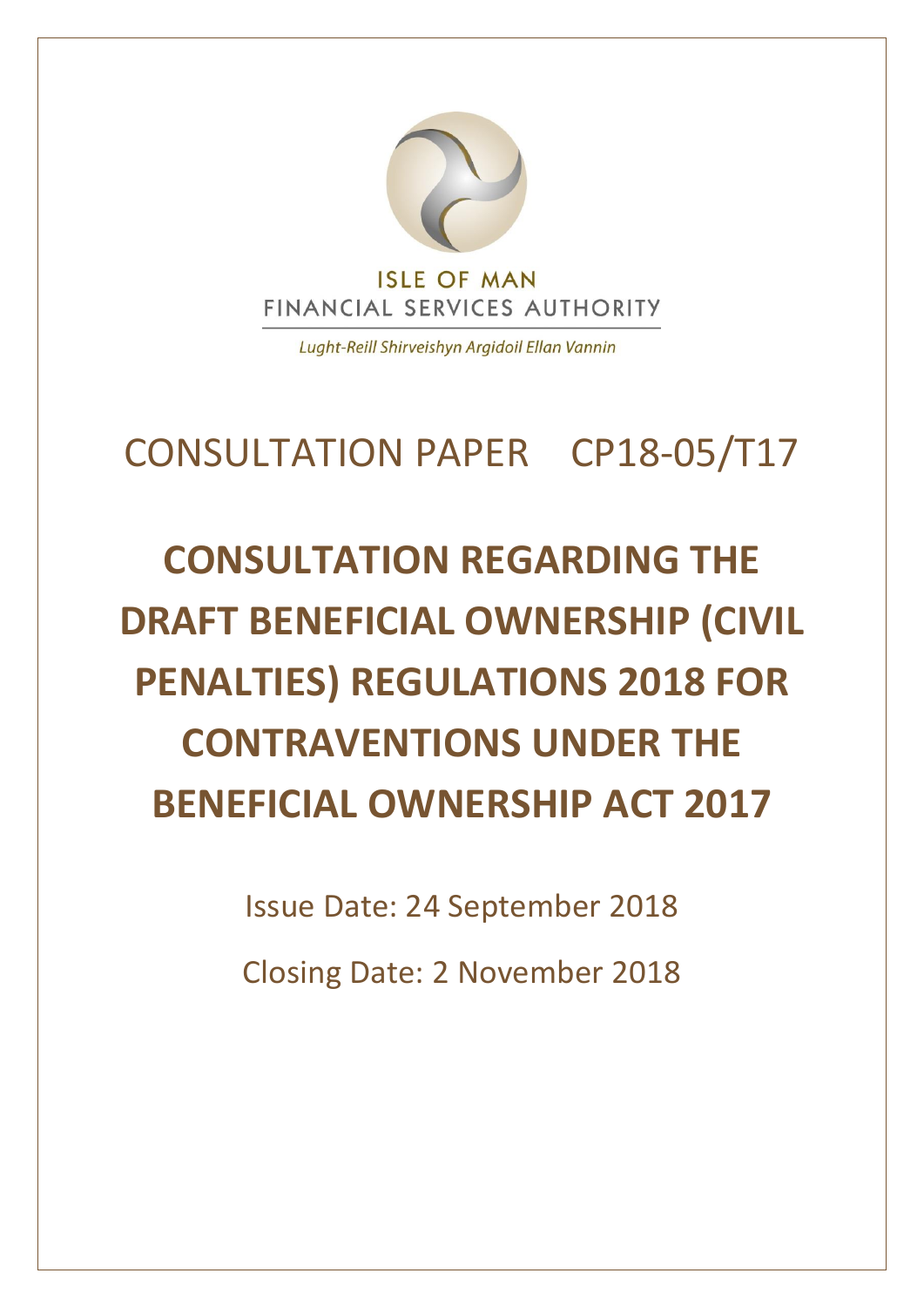#### **CONSULTATION PAPER – CP18-05/T17**

This consultation paper is issued by the Isle of Man Financial Services Authority ('the Authority'), which has responsibility for assessing compliance with the Beneficial Ownership Act 2017 ('the Act') by relevant persons. *The contents of this paper are of importance to all relevant persons and in particular persons appointed as the nominted officer of legal entities to which the Act applies.*

The purpose of this paper is to obtain information, views and evidence regarding proposed introduction of civil penalties for contraventions of the Act.

The closing date for comments is **2 November 2018**.

Please send comments by email to [Policy@iomfsa.im](mailto:Policy@iomfsa.im) or alternatively by post to the following:

**Mr Dan Johnson – Senior Manager, Policy and Authorisations Isle of Man Financial Services Authority** PO Box 58, Finch Hill House Bucks Road, Douglas Isle of Man, IM99 1DT

#### *Confidentiality and Data Protection*

*The information you send may be published in full or in a summary of responses. All information in responses, including personal information, may be subject to publication or disclosure in accordance with the access to information regimes (these are primarily the Freedom of Information Act 2015 and the Data Protection Act 2018). If you want your response to remain confidential, you should explain why confidentiality is necessary. Your request will be acceded to only if it is appropriate in the circumstances. An automatic confidentiality disclaimer generated by your IT system will not, of itself, be regarded as binding.*

*The Authority is registered with the Information Commissioner as a data controller under Isle of Man data protection legislation. It collects and processes personal data to carry out its functions under relevant legislation and may share personal data with other parties where there is a legal basis for doing so. Further information on how the Authority collects and processes personal data can be found in the [Privacy Policy](https://www.iomfsa.im/terms-conditions/privacy-policy/) on the Authority's website[: https://www.iomfsa.im/terms-conditions/privacy-policy/](https://www.iomfsa.im/terms-conditions/privacy-policy/)*

If you have a query in relation to how this consultation has been carried out, please contact the Authority's Policy and Authorisations Division by email at Policy@iomfsa.im or by telephone on +44 (0) 1624 646000.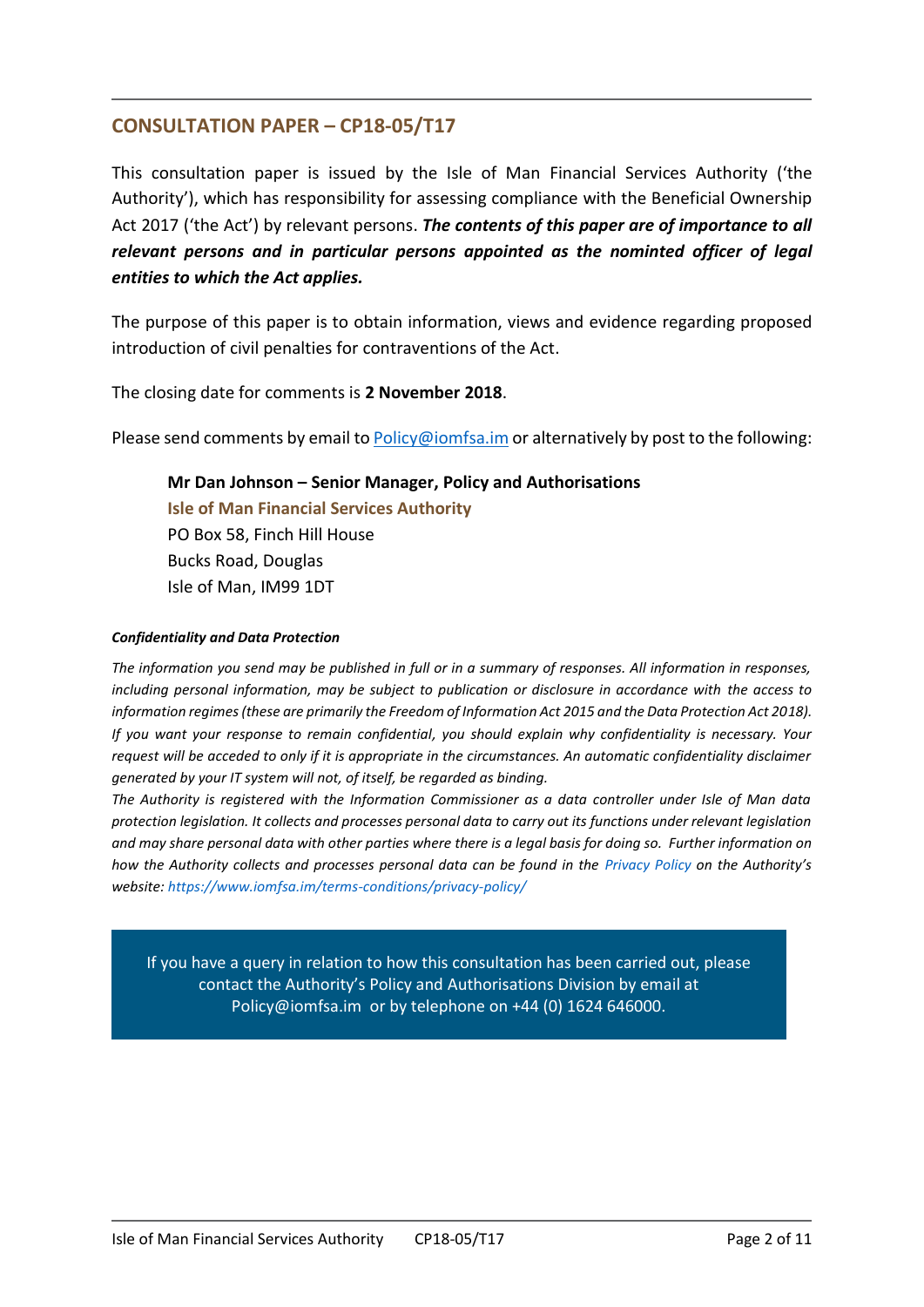#### **TABLE OF CONTENTS**

| <b>Section</b> | <b>Heading</b>                                                   | Page |
|----------------|------------------------------------------------------------------|------|
|                | Glossary                                                         | 4    |
| $\mathbf 1$    | Executive summary                                                | 5    |
| 2              | <b>Consultation process</b>                                      | 5    |
| $\overline{3}$ | Civil penalties                                                  | 7    |
| 5              | Questions                                                        | 8    |
| 6              | Next steps                                                       | 9    |
| Appendix A     | Draft Civil Penalties (Beneficial Ownership) Regulations<br>2018 | 10   |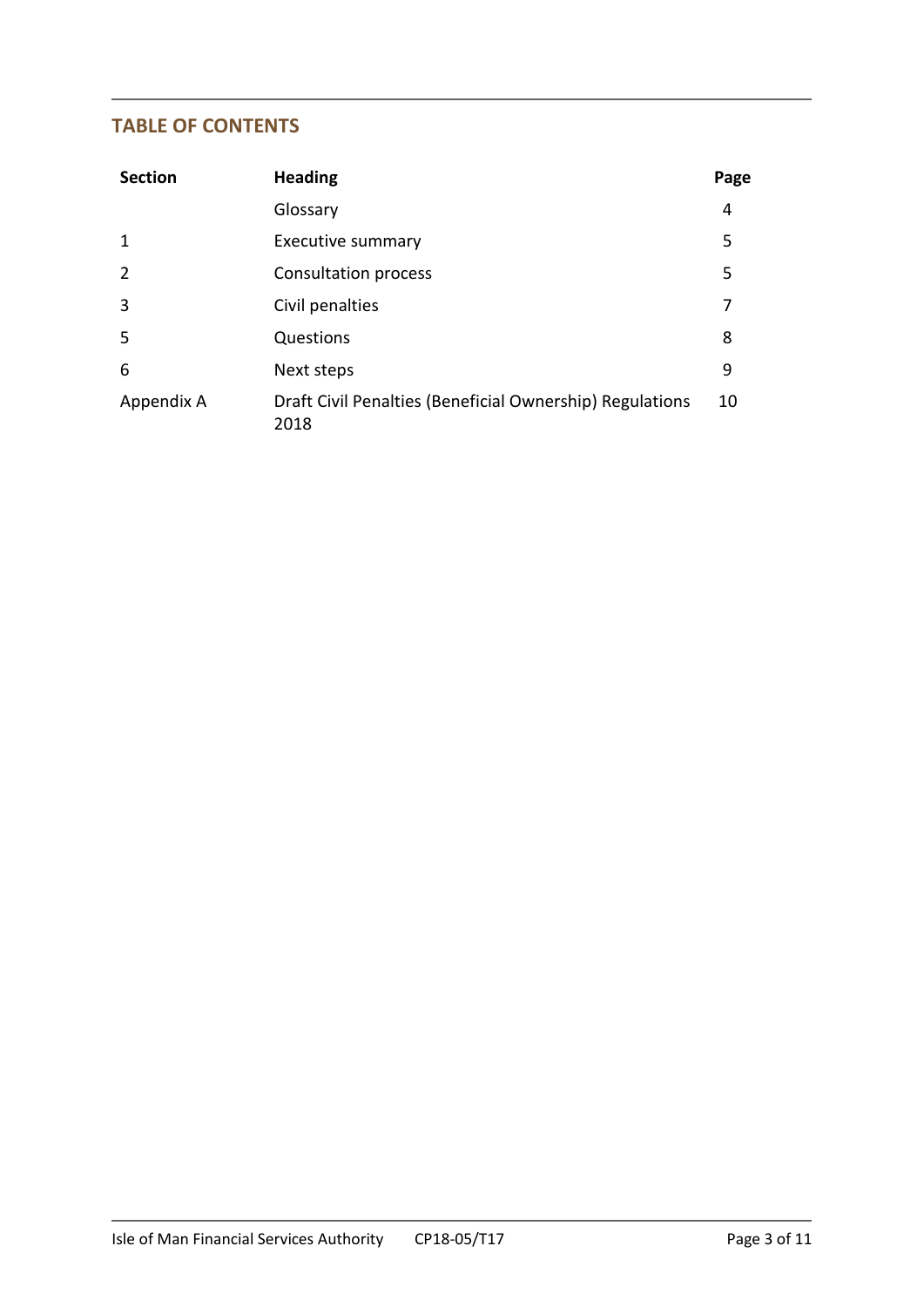#### **GLOSSARY**

| Term                        | <b>Meaning in this document</b>                                                                                                                                                                                                                                                                   |  |
|-----------------------------|---------------------------------------------------------------------------------------------------------------------------------------------------------------------------------------------------------------------------------------------------------------------------------------------------|--|
| Act                         | The Beneficial Ownership Act 2017                                                                                                                                                                                                                                                                 |  |
| <b>Authority</b>            | Isle of Man Financial Services Authority                                                                                                                                                                                                                                                          |  |
| beneficial owner            | Means a natural person who ultimately owns or controls a legal<br>entity to which this Act applies, in whole or in part, through direct or<br>indirect ownership or control of shares or voting rights or other<br>ownership interest in that entity, or who exercises control via other<br>means |  |
| <b>Database</b>             | The Isle of Man Database of Beneficial Ownership                                                                                                                                                                                                                                                  |  |
| <b>Department</b>           | The Department for Enterprise                                                                                                                                                                                                                                                                     |  |
| <b>FSA2008</b>              | <b>Financial Services Act 2008</b>                                                                                                                                                                                                                                                                |  |
| <b>Nominated</b><br>officer | Means a person appointed in accordance with section 6 of the Act                                                                                                                                                                                                                                  |  |
| <b>Relevant person</b>      | $means -$<br>(a) a legal entity to which the Act applies;<br>(b) a nominated officer;<br>(c) a legal owner;<br>(d) a beneficial owner;<br>(e) an intermediate owner (see section 10 of the Act); and<br>(f) a registrable beneficial owner.                                                       |  |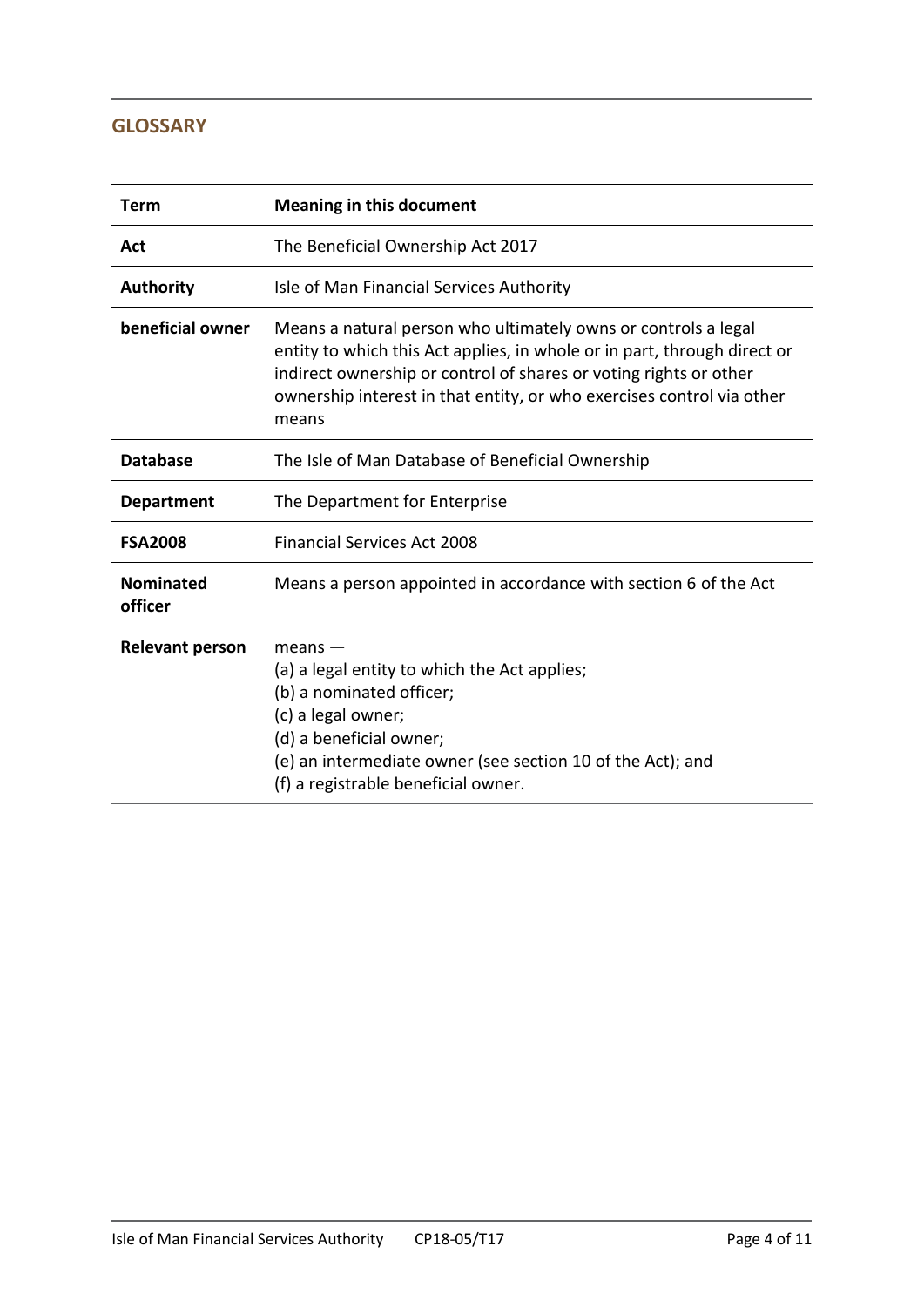#### **1 EXECUTIVE SUMMARY**

#### **1.1 Overview**

In 2016, through an Exchange of Notes, the Governments of the Isle of Man and the United Kingdom committed to provide each other with beneficial ownership information in relation to legal persons incorporated in their respective jurisdictions, namely through their beneficial ownership databases. The Isle of Man Database of Beneficial Ownership is established and maintained by the Companies Registry of the Department for Enterprise (the 'Department') and is overseen by the Isle of Man Financial Services Authority (the 'Authority').

The Act entered into force in July 2017 and requires relevant persons to provide, retain or submit required details of the legal entity's beneficial owners. It is a responsibility of the nominated officer to maintain beneficial ownership information and submit registrable beneficial ownership information to the Department for inclusion within the Database and preserve the details of beneficial owners.

#### **1.2 What is the purpose of this Consultation Paper?**

The Authority intends to introduce civil penalties for some contraventions of the Act, and invites affected parties to consider the draft Regulations set out in this paper at Appendix A.

The Authority welcomes views in relation to the proposed draft Regulations. Comments should be submitted to the Authority prior to the consultation's closing date.

#### **1.3 Who may be affected by this Consultation Paper?**

This paper will be of particular interest to relevant persons under the Act, especially nominated officers.

#### **2 CONSULTATION PROCESS**

#### **2.1 The Authority's regulatory objectives**

The Authority's regulatory objectives are set out in section 2(2) of the FSA2008 as —

- (a) securing an appropriate degree of protection for policyholders, members of retirement benefits schemes and the customers of persons carrying on a regulated activity;
- (b) the reduction of financial crime; and
- (c) the maintenance of confidence in the Island's financial services, insurance and pensions industries through effective regulation, thereby supporting the Island's economy and its development as an international financial centre.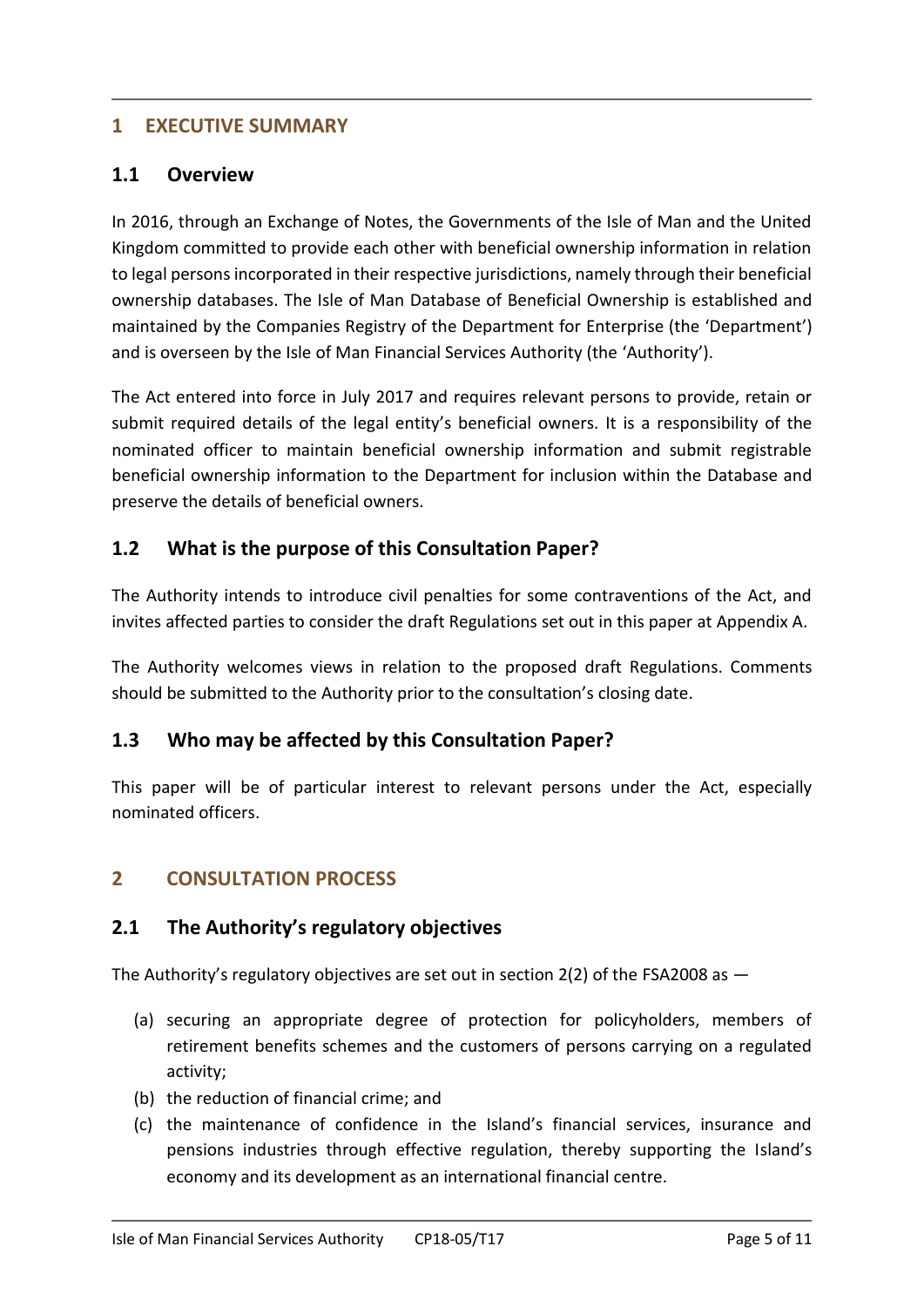The proposals in this consultation paper are relevant to objective (b).The Authority is required to give consideration to certain factors when discharging its functions in accordance with paragraph 3 of Schedule 1 to the FSA2008. The factors that are most relevant to this proposal are as follows:

| <b>Factor</b>                                                                                                                                                                                                                                        | <b>Information</b>                                                                                                                                                                                                                                                                                                   |
|------------------------------------------------------------------------------------------------------------------------------------------------------------------------------------------------------------------------------------------------------|----------------------------------------------------------------------------------------------------------------------------------------------------------------------------------------------------------------------------------------------------------------------------------------------------------------------|
| The need for the regulatory, supervisory and<br>registration regimes to be effective,<br>responsive to commercial developments and<br>proportionate to the benefits which are<br>expected to result from the imposition of any<br>regulatory burden. | The proposed penalties allow the<br>Authority to apply effective,<br>proportionate and dissuasive sanctions to<br>enforce the provisions of the Act.                                                                                                                                                                 |
| The need to use resources in an efficient and<br>economic way.                                                                                                                                                                                       | Currently the only sanctions for<br>contraventions of the Act are criminal in<br>nature. The costs associated with criminal<br>sanctions are high for the Authority, the<br>defendant and the courts.                                                                                                                |
| The need to safeguard the reputation of the<br>Island.                                                                                                                                                                                               | The topic of beneficial ownership is<br>attracting increasing scrutiny from<br>international parties. The Act was brought<br>into force to safeguard the Island's<br>reputation as a responsible financial<br>centre.<br>Enforceability of the Act also is integral to<br>the protection of the Island's reputation. |

#### **2.2 Responding to the Consultation Paper**

The Authority considers open dialogue with stakeholders as essential in developing its proposals and greatly appreciates comments on the proposals in this document. The purpose of this consultation is to gather views and evidence from which an informed decision will be made on the content of the draft legislation. However, please note that your comments may not result in a change to the proposals.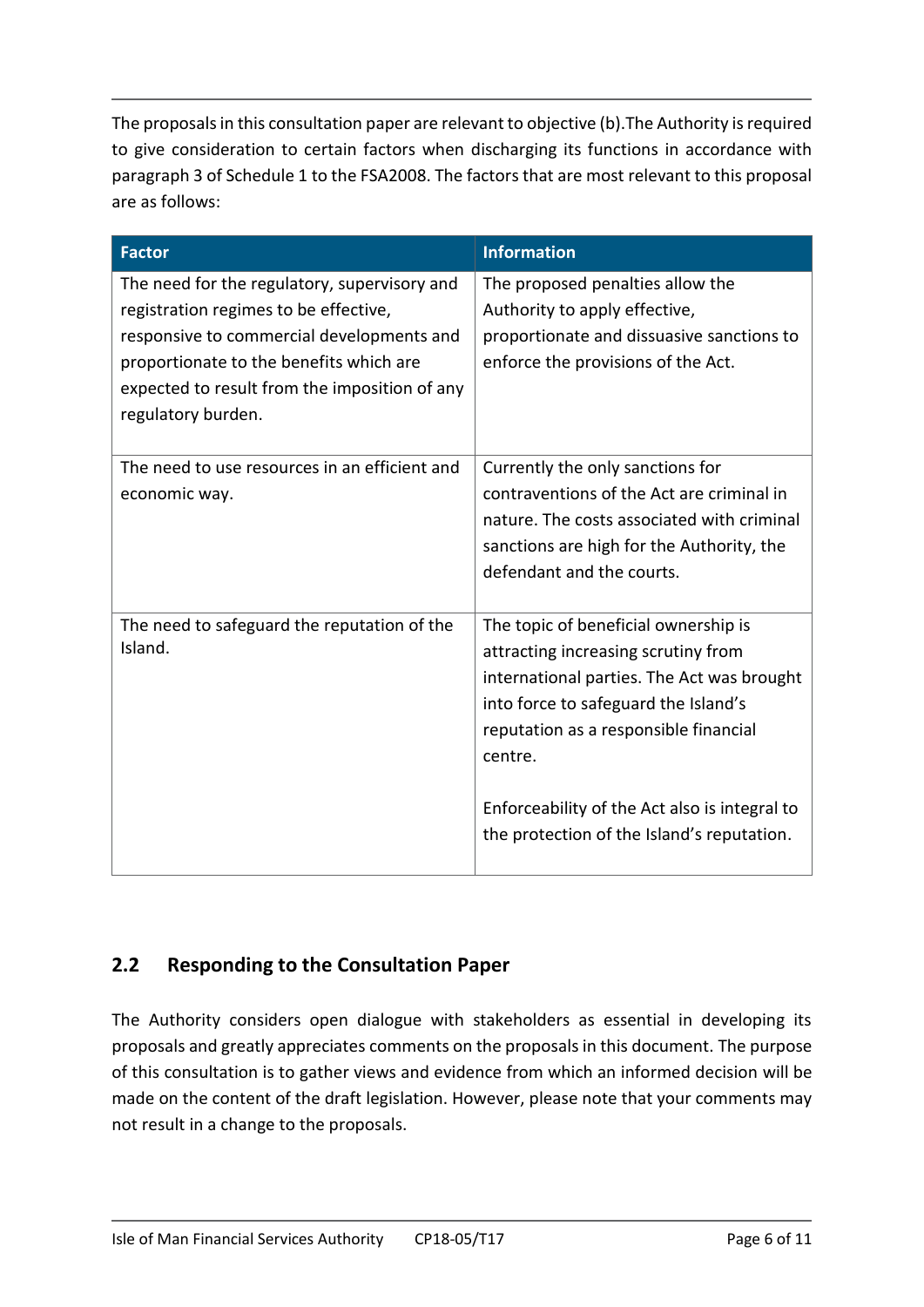The Authority wishes to encourage submission of views, but requests that comments are not submitted anonymously, as they will not be considered or included in the Consultation Response.

Professional bodies, trade associations and other representative groups are asked to provide a summary of the people and organisations that they represent when responding, as well as the methodology used to gain members' input.

#### **3 APPLICATION OF CIVIL PENALTIES**

The Act currently provides for criminal offences where persons contravene certain parts of the Act which apply to them.

The Act also provides for the application of civil penalties (as set out in Regulations) in certain circumstances, and the Authority has determined that its oversight function and the enforcement of adherence to the Act's requirements would be enhanced if civil penalties were applicable in certain circumstances.

The key benefit of civil penalties in this instance is that they can operate to encourage compliance with the Acts provisions. At the same time civil penalties provide a sanction for recalcitrant conduct that does not involves the time and expense of a criminal prosecution, and which will not result in the person subject to them being found guilty of a criminal offence.

Please note that with civil penalties in place, the Authority would still have the option to refer persons for prosecution if that is most appropriate in the circumstances.

There are two contraventions which the Authority proposes to introduce a civil penalty for non-compliance with:

#### **A. Failure to disclose beneficial ownership information on receipt of a notice to do so**

Section 15(2) of the Act requires that:

"The nominated officer must disclose, in accordance with the notice, any information the officer holds in respect of the beneficial ownership of the legal entity specified or referred to in the notice"

In lieu of seeking a criminal prosecution the Act provides that the Authority may require a person to pay a civil penalty where that person has contravened the above section.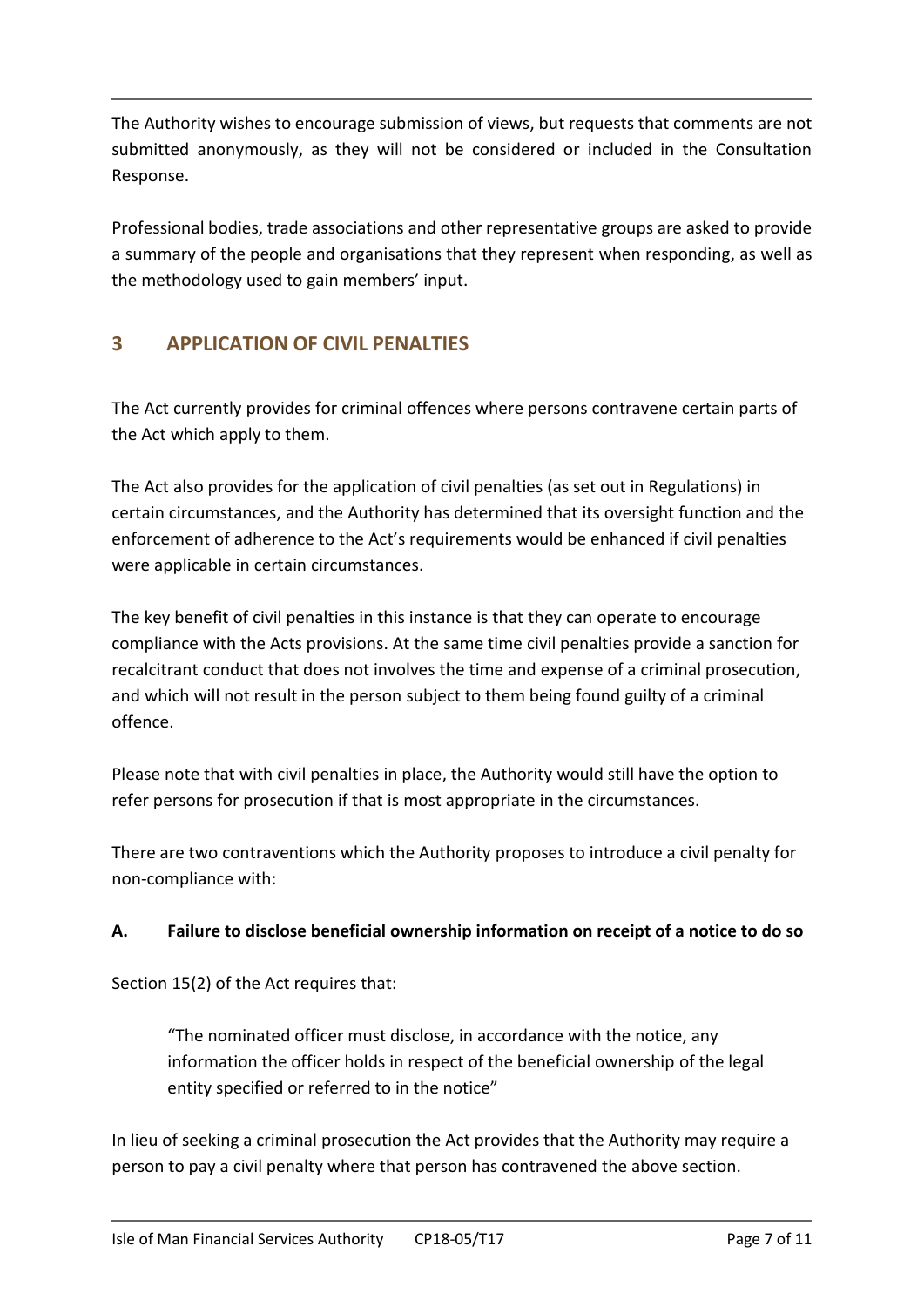#### **B. Provision of false or misleading information**

Paragraph 8(1)(c) of Schedule 1 to the Act allows for a civil penalty to be applied where a relevant person has:

"furnished the Authority or the Department, as the case may be, with false, inaccurate or misleading information"

The draft Regulations propose to narrow the application of a civil penalty in relation to this contravention, so that a civil penalty would be payable only when a relevant person has **knowingly or recklessly** provided information that is false or misleading **in a material particular**.

Introducing the requirement of "knowingly or recklessly" removes the risk of a person becoming liable to a civil penalty for a genuine mistake or where the person has perhaps been supplied (unknowingly) with false information themselves. Moreover including the caveat that the information is false or misleading as to "a material particular" removes the risk of a person becoming liable to a civil penalty for minor errors.

#### **3.1 Level of penalty and early payment reduction**

Given the seriousness of both contraventions, a penalty of £5,000 is considered to be effective, proportionate and dissuasive in both cases.

The draft Regulations also provide for reduction of 30% if the relevant person co-operates with the Authority, remedies the contravention and pays the civil penalty in full within 14 days of notice of it.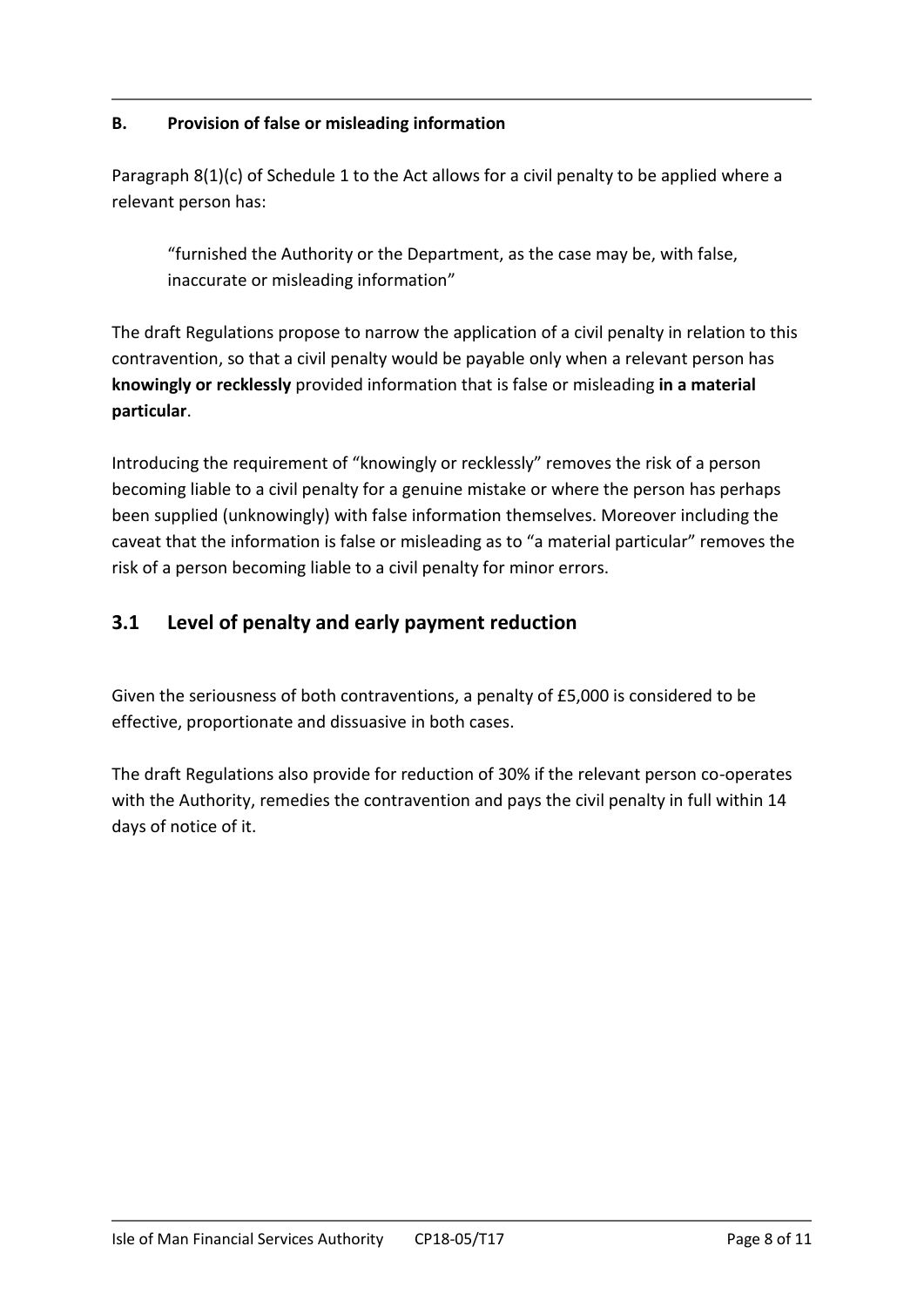#### **4 QUESTIONS**

#### **Question 1**

Please provide any comments you may have on the proposed introduction of civil penalties as an alternative to criminal sanctions to enforce certain provisions of the Act?

#### **Question 2**

Do you consider that the early repayment discount of 30% is appropriate?

#### **5 NEXT STEPS**

Following the closure of the consultation period, the Authority will publish a summary of the comments received, which will be accessible through the Authority's website and the Isle of Man Government's Consultation Hub. 1

Subject to views expressed in response to the consultation, it is intended that the proposed legislative and procedural changes will come into effect in early 2019.

1

<sup>1</sup> https://consult.gov.im/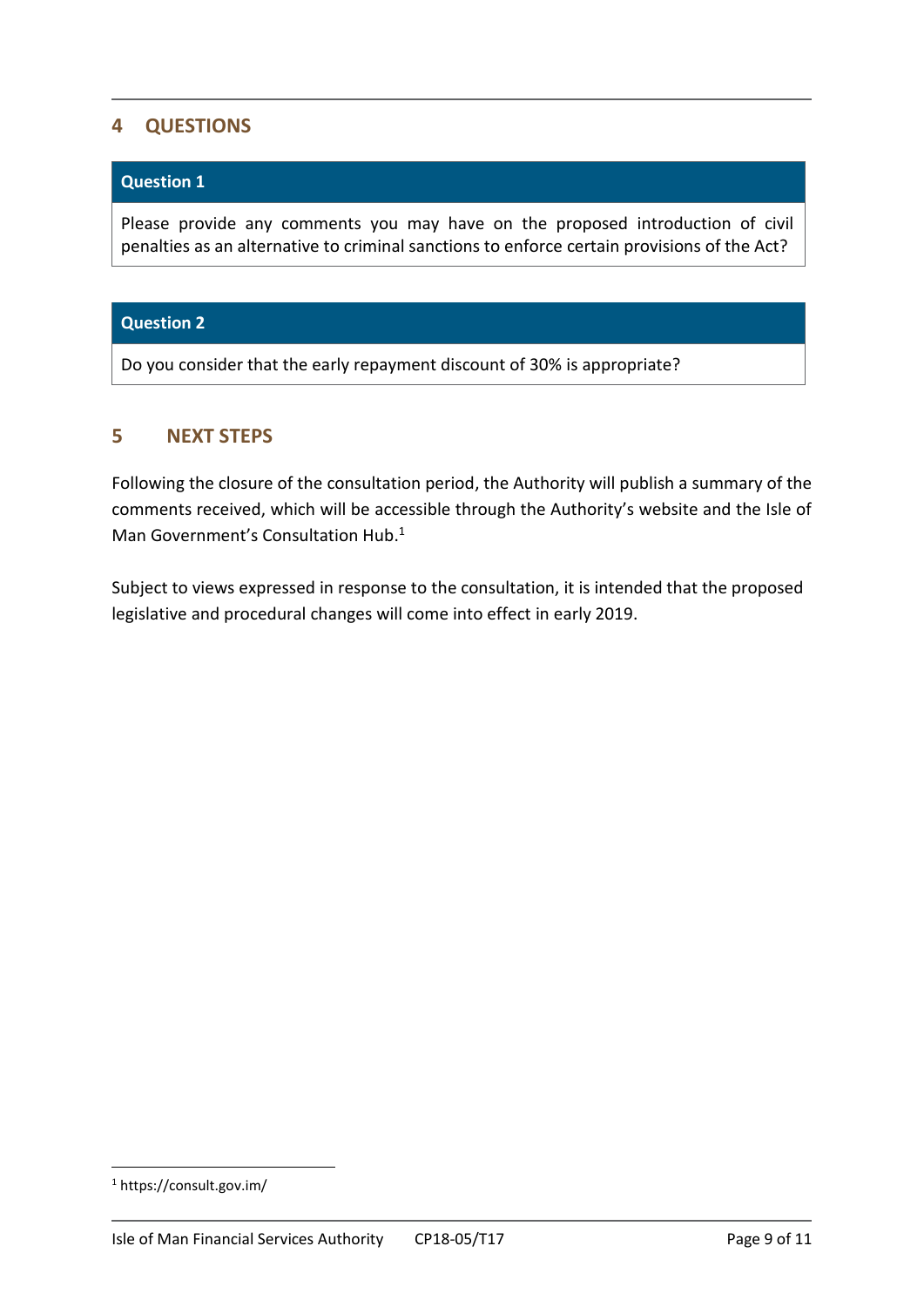#### **APPENDIX A – DRAFT BENEFICIAL OWNERSHIP (CIVIL PENALTIES) REGULATIONS 2018**

Statutory Document No. 20XX/XXXX

# c

*Beneficial Ownership Act 2017*

#### **BENEFICIAL OWNERSHIP (CIVIL PENALTIES) REGULATIONS 2018**

*Approved by Tynwald: Coming into Operation:*

The Isle of Man Financial Services Authority makes the following Regulations under paragraph 8 of Schedule 1 to the Beneficial Ownership Act 2017.

#### **1 Title**

These Regulations are the Beneficial Ownership (Civil Penalties) Regulations 2018.

#### **2 Commencement**

If approved by Tynwald, these Regulations come into operation on DATE.

#### **3 Interpretation**

In this Order —

"**the Act**" means the Beneficial Ownership Act 2017; and

**"relevant person"** has the same meaning as in section 30(2) of the Act.

#### **4 Application**

These Regulations apply to relevant persons.

#### **5 Civil penalties**

- (1) Unless (3) applies, and subject to (2) a relevant person must
	- (a) pay a civil penalty of  $£5,000$  for each contravention of section 15(2) of the Act; and